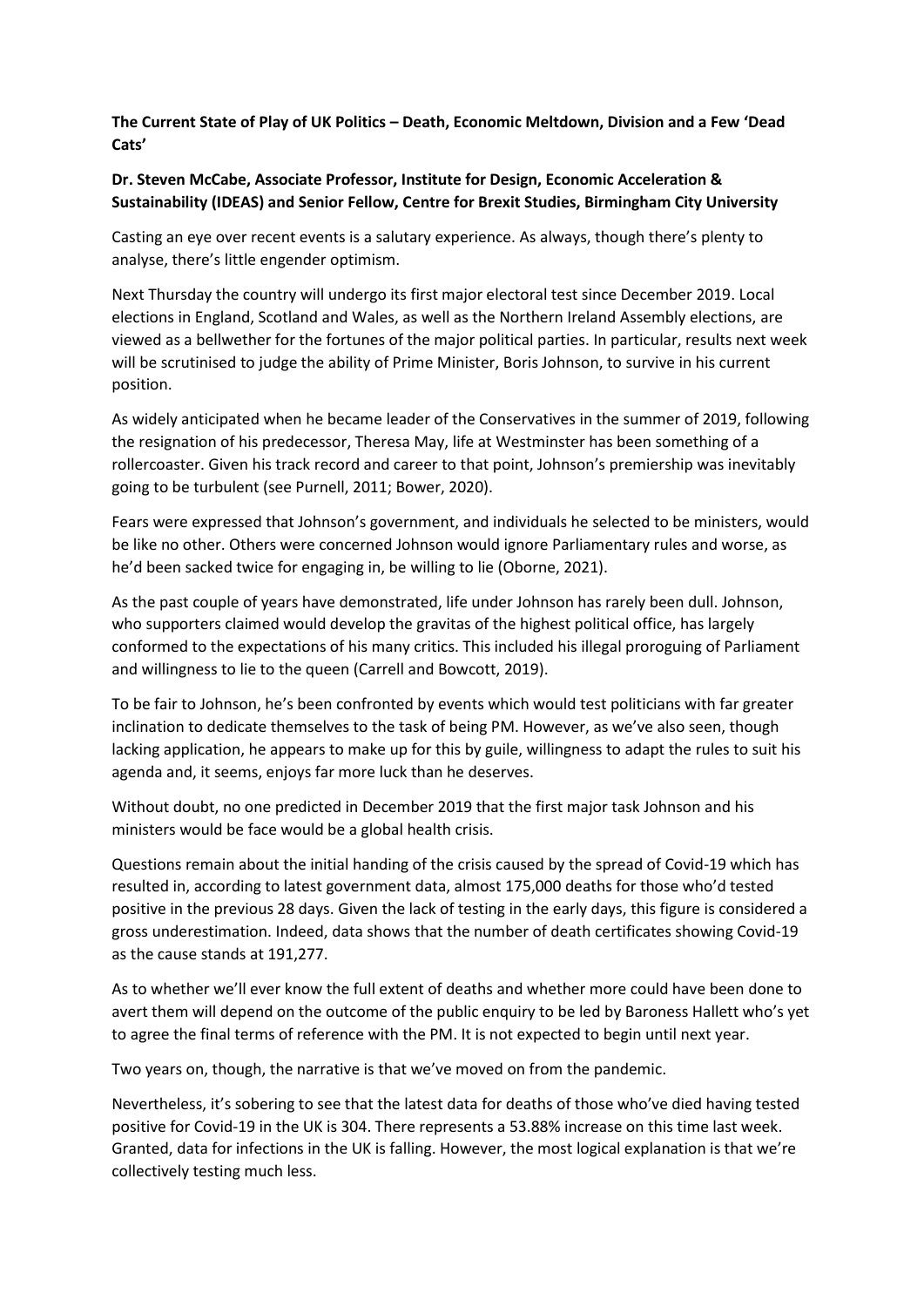Notably, the worldwide death toll for Covid-19 is 3,022 meaning that the UK contributed ten per cent of all deaths. Significantly, one day last week there were 646 deaths reported which makes one wonder why more publicity is not given to the numbers by government? Daily press conferences are a distant memory though, as we know, the legacy of the pandemic is with us in all sorts of ways, economically, socially and politically.

Depending on how things work out, the most notable political casualty of the pandemic could be Johnson who, of course, succumbed to the virus himself. However, and not for the first time, misfortune elsewhere in Europe has been to his advantage.

Amusingly, the front cover of *Private Eye* number 1571 (15 April – 28<sup>th</sup> April), featured him shaking hands with Ukrainian President Volodymyr Zelenskyy on his recent trip to Kyiv. Out of each of their mouths was a quotation bubble stating, "Thank you for coming to my rescue!"

Conflict in Ukraine, caused by Russia's President Vladimir Putin's decision to launch an illegal invasion, appears to have rescued Johnson from the opprobrium from within his own party for 'Partygate'.

Being accused of attending events which contravened laws he'd been responsible for introducing in order to deal with the spread of the virus, and which the overwhelming majority adhered to – the few who didn't receiving fixed penalty fines – was seen as behaviour not becoming of the office of PM.

Let's not forget Johnson is reputed to consider himself to be a latter-day Winston Churchill. War, as demonstrated by Churchill, can cement a leader's reputation for fortitude and instilling a belief among people.

In President Zelenskyy's case, there's little argument his international standing has risen phenomenally as a result of his willingness to stand up to Russia's President Putin. Though seen as a comedian, which he'd been before being elected Ukrainian President, Zelenskyy has resolutely remained in Kiev, despite an offer by the US to be evacuated, and by his leadership has demonstrated "authenticity and immense bravery" (Brookes, 2022).

Nevertheless, regardless of how or when the conflict in Ukraine eventually ends, and assuming he survives, not entirely certain, he will preside over a devastated country. Conflict has led to 5.2 million Ukrainians who've become refugees in neighbouring countries as well as another 6.5 million who are believed to be 'displaced' (BBC, 2022). The cost of repairing Ukraine's damaged infrastructure and housing is already estimated to be over \$100 billion (Polityuk, 2022).

Putin's maniacal actions have already led to tens of thousands of civilian and military deaths including, it's speculated, 15,000 of his own troops, as many as killed in Afghanistan during the invasion by the USSR, as Russia controlled then (Mitchell, 2022).

Johnson appears to have risen to the challenges posed by Ukraine. As well as visiting Kyiv, he stated willingness to provide weapons needed to enable Ukrainian defence forces to counteract an invasion by its larger neighbour which possesses superiority in both military personnel and weapons at its disposal.

In dealing with the crisis, Johnson, like all other leaders, is well aware of the dangers of being dragged into a conflict potentially fraught with danger. Russia is a country with a fearsome arsenal of nuclear weapons. Recognising this has, until now, regardless of the horrors being inflicted on the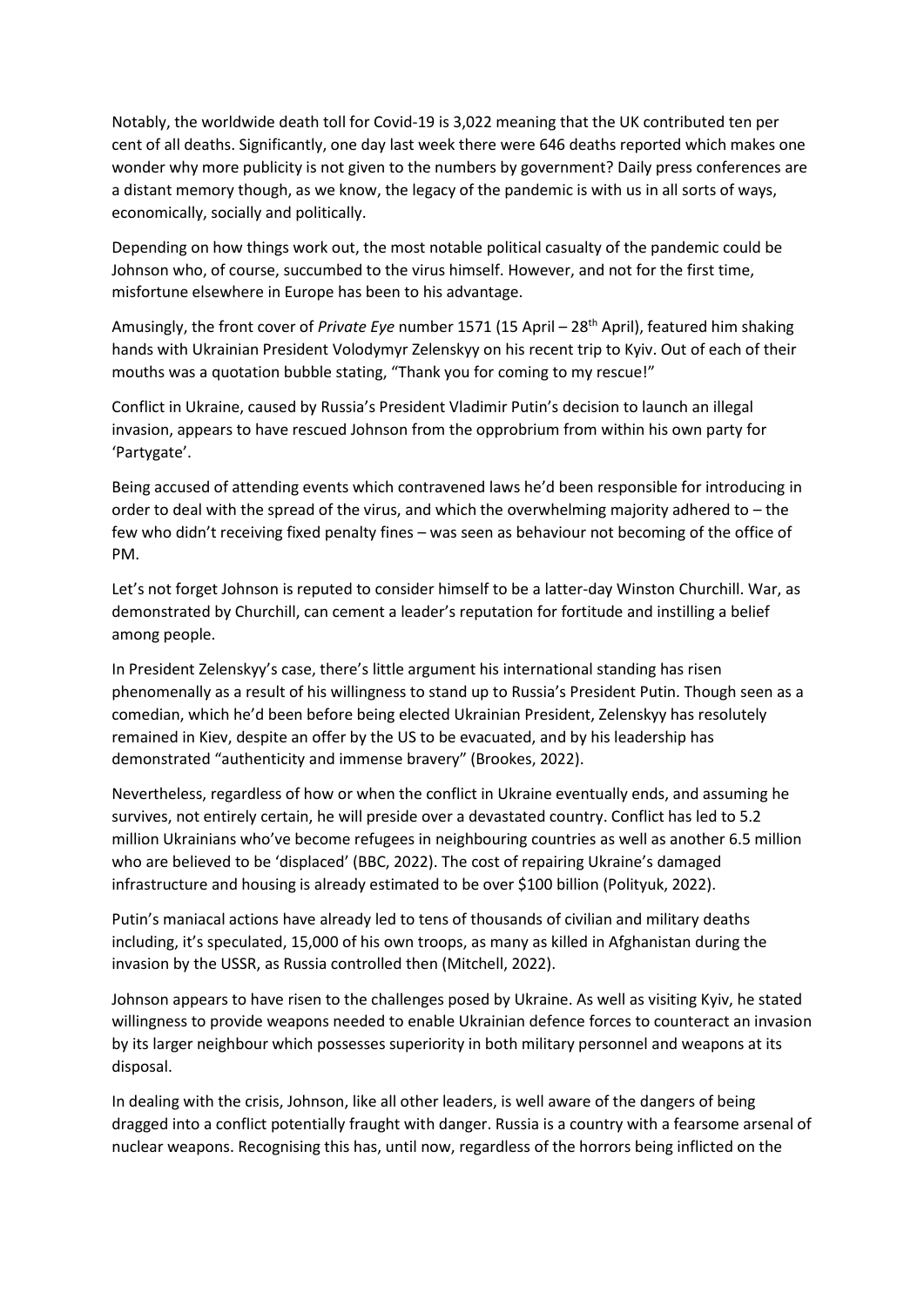citizens of Ukraine, tempered any temptation by political leaders outside of Ukraine to engage in escalation through direct intervention.

Nonetheless, Johnson's recent dogmatic stance on Russia may be contrasted with the attitude he'd previously shown (Arbuthnott and Calvert, 2022). In this *Times Insight* investigation, Johnson, as well as preceding Conservative PMs, David Cameron and Theresa May, believed Putin could be "contained".

Arbuthnott and Calvert provide details of the way in which successive administrations have, for the sake of business relationships and trade, dealt with Russia's Putin by a combination of soft negotiation and appeasement (*ibid*). Crucially, they point out, when Johnson became Foreign Secretary in 2016, Russia had demonstrated its ability to use draconian methods to silence dissidents internally and externally (including murder).

By 2016 Russia under Putin had also 'annexed' the Crimean Peninsula, been involved in the shooting down of Malaysia Airlines Flight MH17 and provided military support to Syria's President Assad, regarded by many as overseeing a brutal regime, which included bombing civilians. There could be little argument that Russia's leader had some very serious questions to answer.

However, after his appointment by Theresa May as Foreign Secretary, Johnson wished to achieve "normalisation" of relations with Russia and, despite Ukraine pleading for weaponry to defend itself against the greater invasion it considered inevitable, he "was a vocal advocate for the policy of sending only non-lethal military equipment to Kyiv" (*ibid*).

It's well known that Johnson has enjoyed a close relationship with Russian-born media mogul Evgeny Lebedev, whose Christmas Parties in London he's regularly attended as well as visiting his villa in Umbria, Italy, a number of times including, on one occasion when, as Foreign Secretary, he slipped away from his security detail (Yorke, Pogrund and Urwin, 2022). Lebedev, it's explained, inherited his wealth from his father, billionaire oligarch Alexander Lebedev who, like Putin, is an ex-KGB officer who's benefitted from his patronage.

Yorke, Pogrund and Urwin make the point that Evgeny Lebedev has publically defended Putin and "raised questions over the murder of Alexander Litvinenko, the Kremlin critic poisoned with polonium at a London hotel" (*ibid*). Nonetheless, his relationship with Johnson has paid dividends. In March 2020, having become PM, Johnson recommended him for a peerage which caused concern among those sitting on the Appointments Commission who paused following advice from MI5 (Sabbagh, 2022).

Johnson's links with other Russian oligarchs is subject to speculation (Cusick and Geoghegan, 2022). In this article they point to the number of undocumented visits made by to Chequers, the country residence of all PMs. Citing a source with links to the Foreign, Commonwealth and Development Office (FCDO), *openDemocracy* relates "internal concerns" about Chequers being used by the PM in a way which enables him to conduct business with individuals with links to Russia without sufficient oversight and scrutiny (*ibid*).

So, it may be asked, what does this tell us about the state of political leadership in the UK?

Johnson will never be a Zelenskyy. His reputation is too damaged.

To be fair, whatever we may think of him, he's not a tyrant like Putin though, it must be accepted, many believe him to be as unscrupulous as he considered necessary to maintain power. Willingness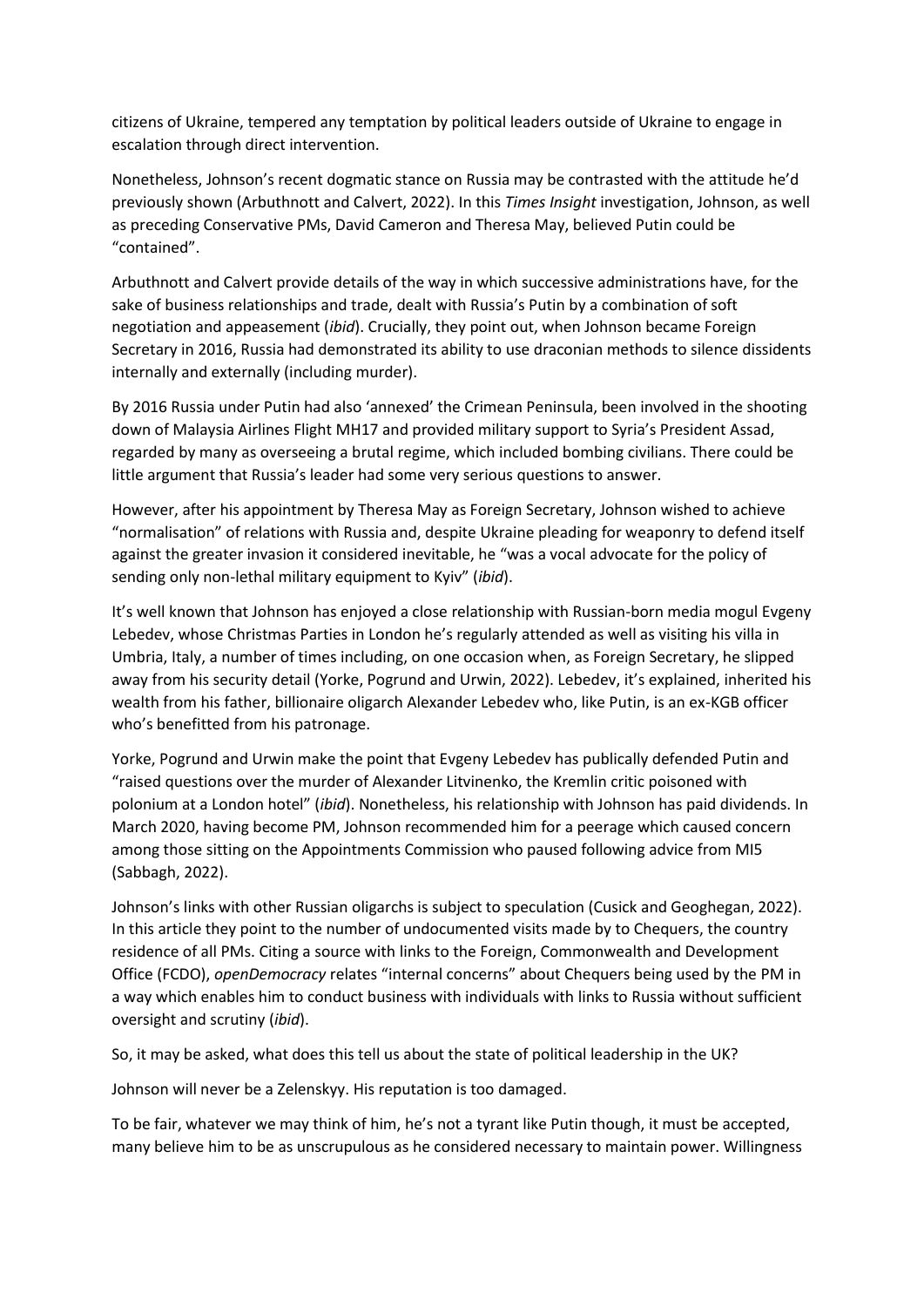to lie to Parliament concerning attendance at parties in Downing Street, an act many believe he deliberately engaged in, is at the heart of his current predicament (Morris, 2022).

What we know for certain is that the impact of the pandemic and now the most serious conflict in Europe since the second world war has created an economic crisis that is going to cause a cost-ofliving crisis for a significant slice of the population. Every major UK charity is concerned that millions will not be able to afford to pay for essentials such as food and utility services.

Even before Ukraine exacerbated the increase in fuel and food prices, according the ONS (Office for National Statistics), 43% of families were finding it increasingly difficult to pay to heat and light their homes in March (Brennan, 2022). Increasing prices for fuel, food, clothes will make matters worse, as will a raise in interest rates that's speculated (Hill, 2022).

Continued conflict between Ukraine and Russia will ensure prices continue to spiral. Indeed, Putin's decision to cut gas off to Poland and Bulgaria on Wednesday increased the wholesale price by 20% (Depmsey and Hume, 2022). Alarmingly, the rhetoric from Putin is of escalation in conflict.

It's against this background that Johnson leads his party going into next week's elections.

Many will recall that getting Brexit done was going to improve their prospects. However, as a study by the London School of Economics shows, the UK's departure from the EU has caused food prices to rise by 6% (Waugh, 2022).

Little wonder many Conservative candidates campaigning for the local elections do not include any reference to the leader of their party and large losses are being predicted (Waterson, 2022). It's perhaps not surprising that, once again, Northern Ireland is being used as a distraction. Like the proposal to reduce childcare costs as well as reducing the frequency of MOTs, this may be seen as using the tactic of 'dead cats' to convince voters they will be better off with a government that came to power promising so much (BBC, 2022a).

As Behr neatly puts it, rumours Johnson is considering a plan to override the Northern Ireland protocol, negotiated and agreed between his government and the EU as a way of maintaining peace through adherence of the principles of the Good Friday Agreement, "is a tired repeat of the dishonesty that got him elected" (2022).

All but diehard supporters of Johnson's government passionately contend that using Northern Ireland in this way is cynical in the extreme. It risks increasing division in a part of the UK which suffered so much during its own conflict.

Sadly, division across the UK has increased since Johnson became PM. All that appears to count is his personal egotistical agenda and a desire to be close to those who can offer funding and access to incredible wealth.

This is surely not what those considered to be 'left behind' believed was going to be the outcome of voting for the Conservative government almost two and a half years ago?

The country deserves much, much better than the current holder of the office of PM.

It's useful to conclude by quoting the last paragraph of Behr's article (*ibid*) which, so accurately encapsulates how far we've come (in reality moved backwards) since December 2019:

"The pledge to Get Brexit Done had such breadth of appeal because it raised hope of ending the toxic, self-involved national drama over an issue that most people had not considered all that important before a choice was forced on them in a referendum. Only a fanatical minority misses the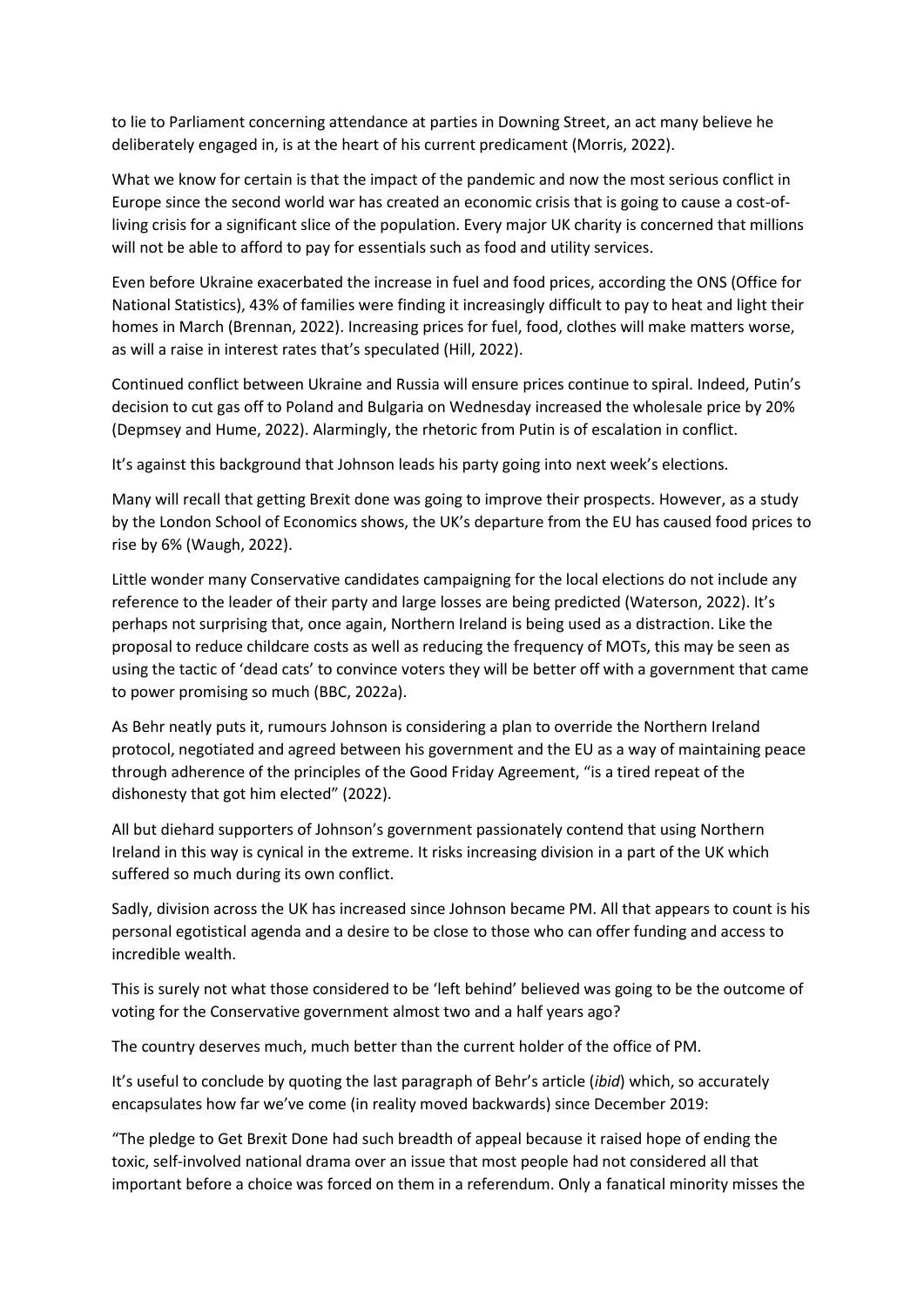fight enough to restart it. And today's Johnson has lost the knack that his former self had for turning crisis into carnival. His levity no longer gets him leniency from an audience that has heard just a few too many lies. Still, there would be a certain tidy symmetry if his downfall included a Brexit bill that offered false resolution to a crisis without end – his last great dishonesty in office being a mirror of the first."

## **References**

Arbuthnott, G. and Calvert, J. (2022), 'Ukraine spent seven years begging three PMs for weapons and no one listened', *Times*, 23rd April, [https://www.thetimes.co.uk/article/ukraine-spent-seven](https://www.thetimes.co.uk/article/ukraine-spent-seven-years-begging-three-pms-for-weapons-and-no-one-listened-58t5m9kkq)[years-begging-three-pms-for-weapons-and-no-one-listened-58t5m9kkq,](https://www.thetimes.co.uk/article/ukraine-spent-seven-years-begging-three-pms-for-weapons-and-no-one-listened-58t5m9kkq) accessed 27<sup>th</sup> April

BBC (2022), 'How many Ukrainians have fled their homes and where have they gone?', *BBC World News*, 26<sup>th</sup> April, [https://www.bbc.co.uk/news/world-60555472,](https://www.bbc.co.uk/news/world-60555472) accessed 27<sup>th</sup> April

BBC (2022a), 'Cost of living crisis: Changes to childcare and MOT rules considered to help budgets', *BBC Politics News*, 27<sup>th</sup> April, [https://www.bbc.co.uk/news/uk-politics-61227622,](https://www.bbc.co.uk/news/uk-politics-61227622) accessed 28th April

Behr, R. (2022), 'Boris Johnson is flailing – so he is reviving his Brexit greatest hits', *Guardian*, 27th April, [https://www.theguardian.com/commentisfree/2022/apr/26/boris-johnson-northern](https://www.theguardian.com/commentisfree/2022/apr/26/boris-johnson-northern-ireland-brexit-protocol)[ireland-brexit-protocol,](https://www.theguardian.com/commentisfree/2022/apr/26/boris-johnson-northern-ireland-brexit-protocol) accessed 28<sup>th</sup> April

Bower, T. (2020), *Boris Johnson: The Gambler,* WH Allen*,* London

Brennan, H. (2022), 'Four in 10 were struggling to pay energy bills even before prices went up', *Telegraph*, 25<sup>th</sup> April, [https://www.telegraph.co.uk/money/consumer-affairs/four-10-struggling](https://www.telegraph.co.uk/money/consumer-affairs/four-10-struggling-pay-energy-bills-even-prices-went/)[pay-energy-bills-even-prices-went/,](https://www.telegraph.co.uk/money/consumer-affairs/four-10-struggling-pay-energy-bills-even-prices-went/) accessed 28<sup>th</sup> April

Brookes, L. (2022), 'Leadership Lessons From President Zelenskyy', CEO Today, 21<sup>st</sup> April, [https://www.ceotodaymagazine.com/category/your-business/leadership-management/,](https://www.ceotodaymagazine.com/category/your-business/leadership-management/) accessed 28th April

Carrell, S. and Bowcott, O. (2019), 'Did Johnson lie to the Queen? Key questions in supreme court verdict', Guardian, 24th September, [https://www.theguardian.com/law/2019/sep/24/uk-supreme](https://www.theguardian.com/law/2019/sep/24/uk-supreme-court-ruling-key-issues-behind-judges-decision-boris-johnson-suspension-parliament)[court-ruling-key-issues-behind-judges-decision-boris-johnson-suspension-parliament,](https://www.theguardian.com/law/2019/sep/24/uk-supreme-court-ruling-key-issues-behind-judges-decision-boris-johnson-suspension-parliament) accessed 27<sup>th</sup> April

Cusick, J. and Geoghegan, P. (2022), 'Labour accuses Boris Johnson of hiding meetings with Russian oligarchs', *opendemocracy*, 18th March, [https://www.opendemocracy.net/en/labour-accuses-boris](https://www.opendemocracy.net/en/labour-accuses-boris-johnson-of-hiding-meetings-with-russian-oligarchs/)[johnson-of-hiding-meetings-with-russian-oligarchs/,](https://www.opendemocracy.net/en/labour-accuses-boris-johnson-of-hiding-meetings-with-russian-oligarchs/) accessed 27<sup>th</sup> April

Dempsey, H. and Hume, N. (2022), ''Divide and rule': Russia's rationale for halting gas flows to Poland and Bulgaria', *Financial Times*, 27th April, [https://www.ft.com/content/a2b5a61f-9c07-4284](https://www.ft.com/content/a2b5a61f-9c07-4284-be81-ce3f7a8a2cf1) [be81-ce3f7a8a2cf1,](https://www.ft.com/content/a2b5a61f-9c07-4284-be81-ce3f7a8a2cf1) accessed 27<sup>th</sup> April

Hill, T. (2022), 'Interest rates to reach three percent as Bank of England poised to hike again next week', *Express City and Business*,

28<sup>th</sup> April, [https://www.express.co.uk/finance/city/1601823/interest-rates-bank-of-england-hike](https://www.express.co.uk/finance/city/1601823/interest-rates-bank-of-england-hike-andrew-bailey)[andrew-bailey,](https://www.express.co.uk/finance/city/1601823/interest-rates-bank-of-england-hike-andrew-bailey) accessed 28<sup>th</sup> April

Mitchell, T. S. (2022), 'Russian troops in Ukraine have suffered as many deaths as the entire 9-year Afghan war that contributed to the USSR's collapse', *Business Insider*,